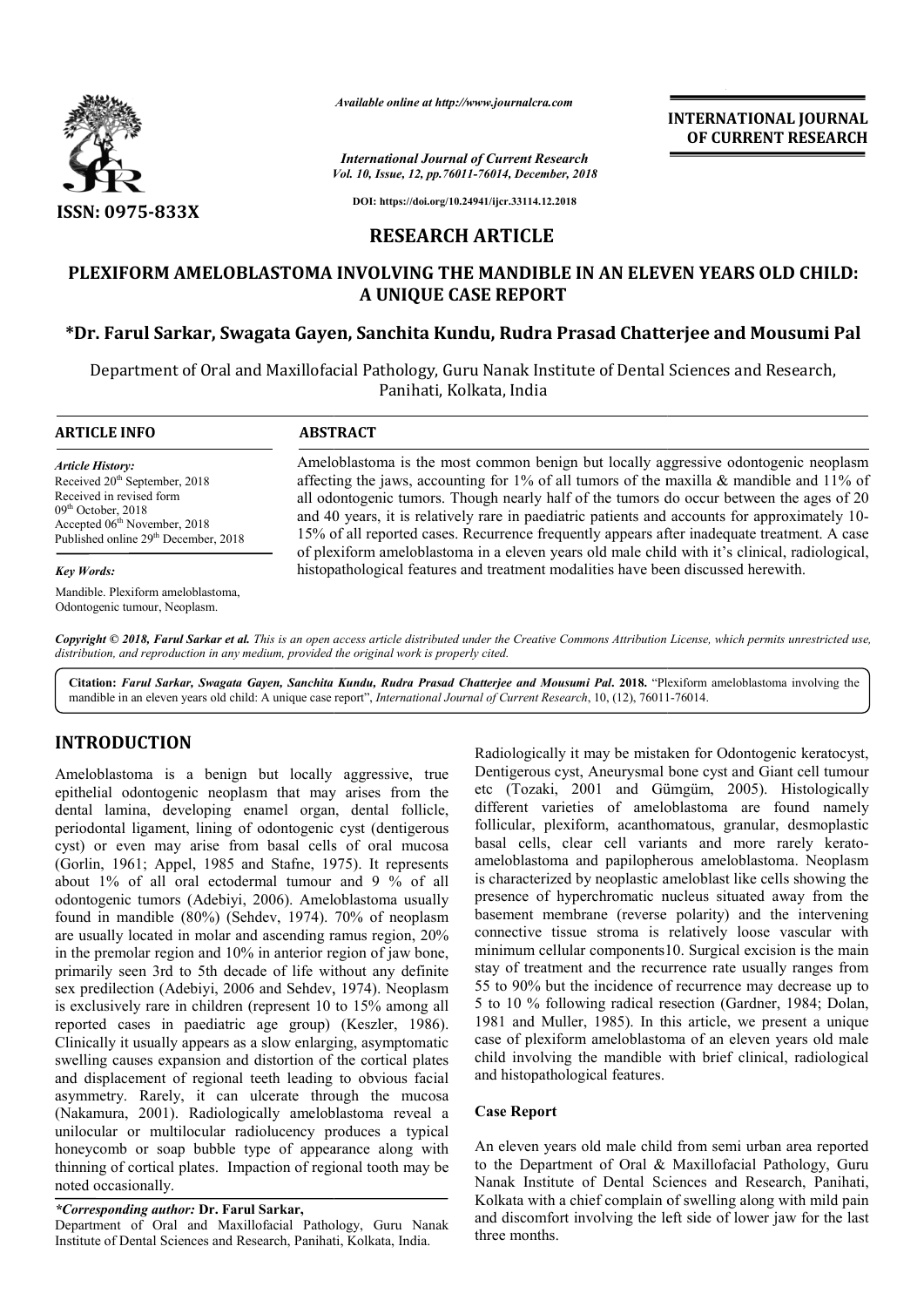

Figure 1 (A) Extra oral photograph shows swelling on left lower third of face: (B) Intra oral photograph shows exophytic, ulcerated lesion involving 36 region associated with expansion of buccal cortical plate



extending from 36 to neck of the coronoid process along with thinning of lower border of mandible and displacement of 37 & 38: B) 3D CT image showing the presence of a multilocular lesion involving the left side of the ramus of mandible :C) Coronal CT scan showing an expansile lesion on the left side of the mandible

The lesion was initially small and asymptomatic which gradually enlarges and attain the present size over the time. On extra oral examination there was a well-defined uniform swelling involving the middle and lower third of the face adjacent to the body and ramus extending from the left zygomatic region to the lower border of mandible. The regional ipsilateral lymph nodes were tender, palpable and overlying skin was free. Intra oral examination revealed a diffuse ovoid intraosseous swelling measuring about 3x5 cm extending from 36 to retromolar region along with ulcerated overlying surface (Figure 1). On palpation the lesions was bony hard , associated with cortical plate expansion, being accompanied by egg shell crackling especially on lingual side and regional tooth were mobile. Routine haematological and biochemical investigations were within normal limit. Orthopantomogram (OPG) revealed a large multilocular radiolucency involving left side of body of mandible extended from 36 to the neck of the coronoid process along with thinning of lower border of mandible and inferior displacement of 37.

Developing 38 was pushed towards the condylar process .CT scan showed an expansile lytic lesion in the posterior aspect of left side of mandible with cortical thinning and perforation of both buccal and lingual plate (Figure 2). Based upon the clinical and radiological findings, our provisional diagnosis was in favour of odontogenic cysts or neoplasm. An incisional biopsy was performed from representative site of the lesion under local anaesthesia and the specimen was processed for histopathological examination. Histopathology revealed the presence of long anastomosing cords of neoplastic odontogenic epithelium with peripheral tall columnar cells exhibiting reverse polarity resembling ameloblasts. The central cells were loosely arranged mimicking stellate reticulum .The supporting connective tissue stroma showed moderate vascularity and chronic inflammatory cells infiltration (Figure 3). The histopathological diagnosis was made as Plexiform Ameloblastoma. The patient was referred to the Dept. of Oral& Maxillofacial surgery for further treatment & management.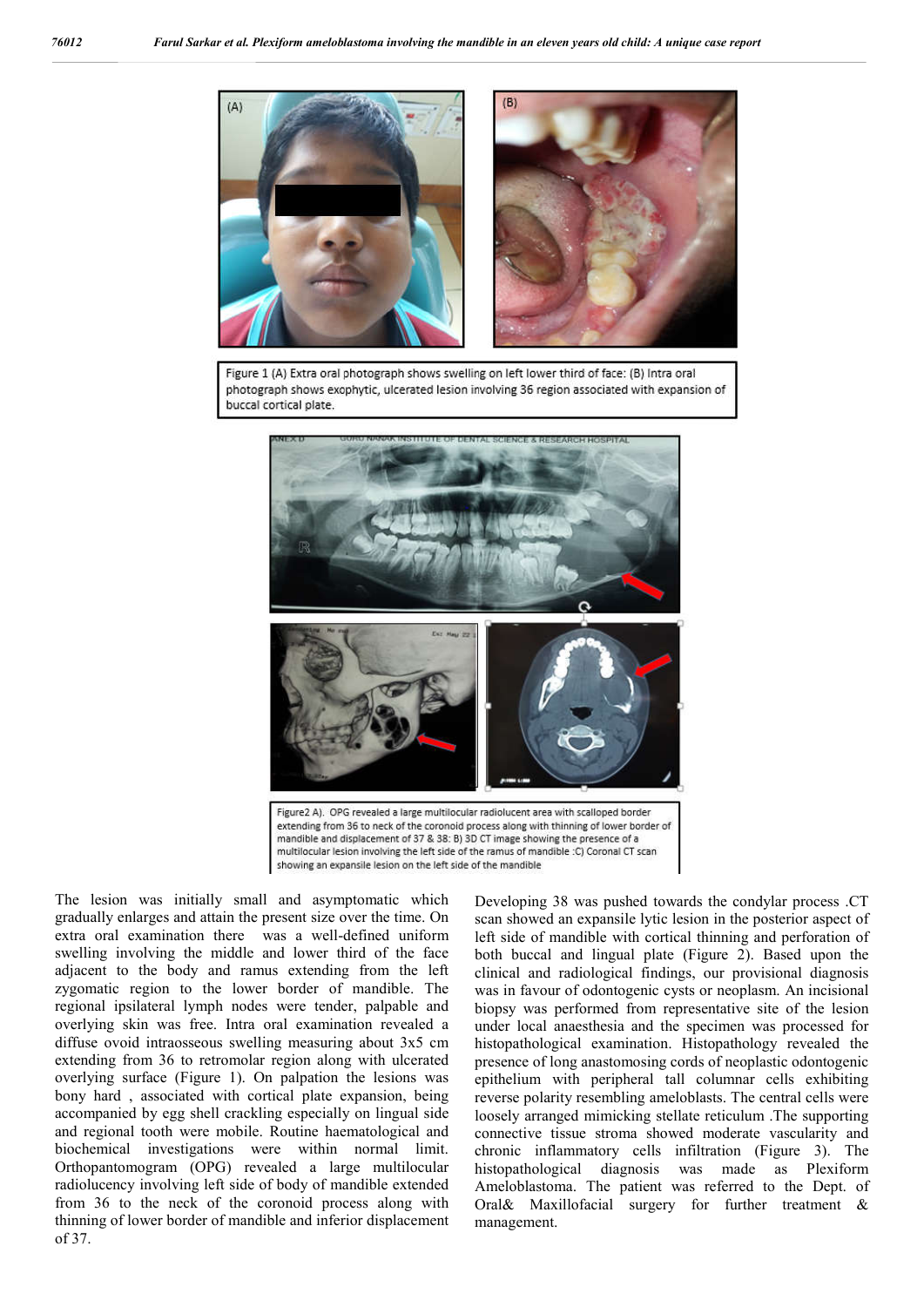

cells were loosely arranged mimicking stellate reticulum.

## **DISCUSSION**

Ameloblastoma is a benign but locally aggressive true odontogenic neoplasm with capacity to attain great size, erode bone and invade adjacent structure13. Safer et al14, postulated that ameloblastomas may arises from either cell rest of enamel organ, epithelium of odontogenic cyst, developing enamel organ or basal cells of surface epithelium. The term ameloblastoma was coined by Churchill in 1933 but first detailed description of the lesion was established by Falkson in 187913. It is the most common odontogenic tumor, although it represents only about 1% of tumors and cysts of the jaws (Nakamura, 2001). The age distribution of ameloblastomas is from 20 to 50 years 15-17 without definite sex predilection although higher frequency in female has been described predominantly in molar premolar region (Iordanidis, 1999). In the present case a large ameloblastoma was found in an eleven years old male patient in molar and ascending ramus region and associated with unerupted teeth but the patient was eleven years male which is relatively uncommon. The case under discussion revealed a large diffuse swelling involving left body and ascending ramus of the mandible leading to mild facial deformity.

The swelling was hard, mild tender showing bucco-lingual cortical plate expansion and covered by ulcerated surface. Egg shell crackling on lingual side and mild paresthesia were noted all of which mimic the conventional clinical features as discussed in previous literatures (Nakamura, 2001 and Torres-Lagares, 2005). Radiologically it revealed a large well defined multi-locular radiolucency involving the left side of the body of mandible in molar premolar area. CT scan showed expansile, lytic lesion in posterior aspect of left side of mandible with cortical plate expansion, perforation. This radiological findings were in accordance with the previously published literature (Gümgüm, 2005 and Kim, 2001). Histopathologically ameloblastoma is characterized by the proliferation of odontogenic epithelial cells arranged on a stroma of conjunctive vascular tissue in locally invading structure which resemble the enamel organ at diverse stage of differentiation (Kim, 2001). Various histological pattern have been described in the previous literatures and include follicular, plexiform, acanthomatous, desmoplastic, follicular, plexiform, acanthomatous, desmoplastic, papiloferous. The tumour found in our patient was an ameloblastoma of plexiform type having anastomosing cords with peripheral tall columnar ameloblast like cells exhibiting hyperchromatic nuclei situated away from the basement membrane mimicking reverse polarity along with centrally

located scanty stellate reticulam like cell as depicted in the previous case series (Nakamura, 2001; Kim, 2001 and Kovács, 1999). Treatment of ameloblastoma depends on age, general health, size, location and duration of the tumour and is controversial in children due to continued facial growth of different bone, presence of un-erupted teeth and presence of greater percentage of cancellous bone. The treatment varies from conservative approach to radical resection. The conservative approach includes enucleation followed by chemical cauterization, marsupialization and segmental resection (Shafer, 1983; Regezi, 1978; Guerrisi, 2007). Hong et al (2007), in a retrospective analysis of 239 patients with Ameloblastomas of the jaws reported the recurrence of the disease is about 4.5% in patient treated segmental resection and maxillectomy, 11.6% which were treated by resection with bone margin, and 29.3% treated with conservative treatment. Scariest et al (Scariot, 2012) reported that there was no recurrence in 9year old child having unicystictic ameloblastomas who was treated with curettage and extraction of two premolar mandibular teeth. In conclusion we emphasize that late presentation of tumors is a frequent problem in low and middle income countries. Early diagnosis, conservative timely intervention and conservative surgical treatment should be the first choice for treating ameloblastomas in children and it will be imperative to further refine our understanding of disease both clinically and molecularly to improve the precision with which we treat ameloblastomas.

#### **Acknowledgments**

We would like to express our sincere thanks to Prof. (Dr.) R. R. Paul, Prof (Dr) Sk. A Mahmud, Dr Neha shah & Dr Sanjeet Kumar Das for their immense help and relentless support.

#### **Financial support and sponsorship**: Nil.

**Conflicts of interest**: The authors of this manuscript declared that they have no conflicts of interest, real or perceived, financial or nonfinancial in this article.

### **REFERENCES**

Adebiyi KE., Ugboko VI., Omoniyi-Esan GO., Ndukwe KC., Oginni FO. 2006. Clinicopathological analysis of histological variants of ameloblastoma in a suburban Nigerian population. *Head Face Med.,* 2:42